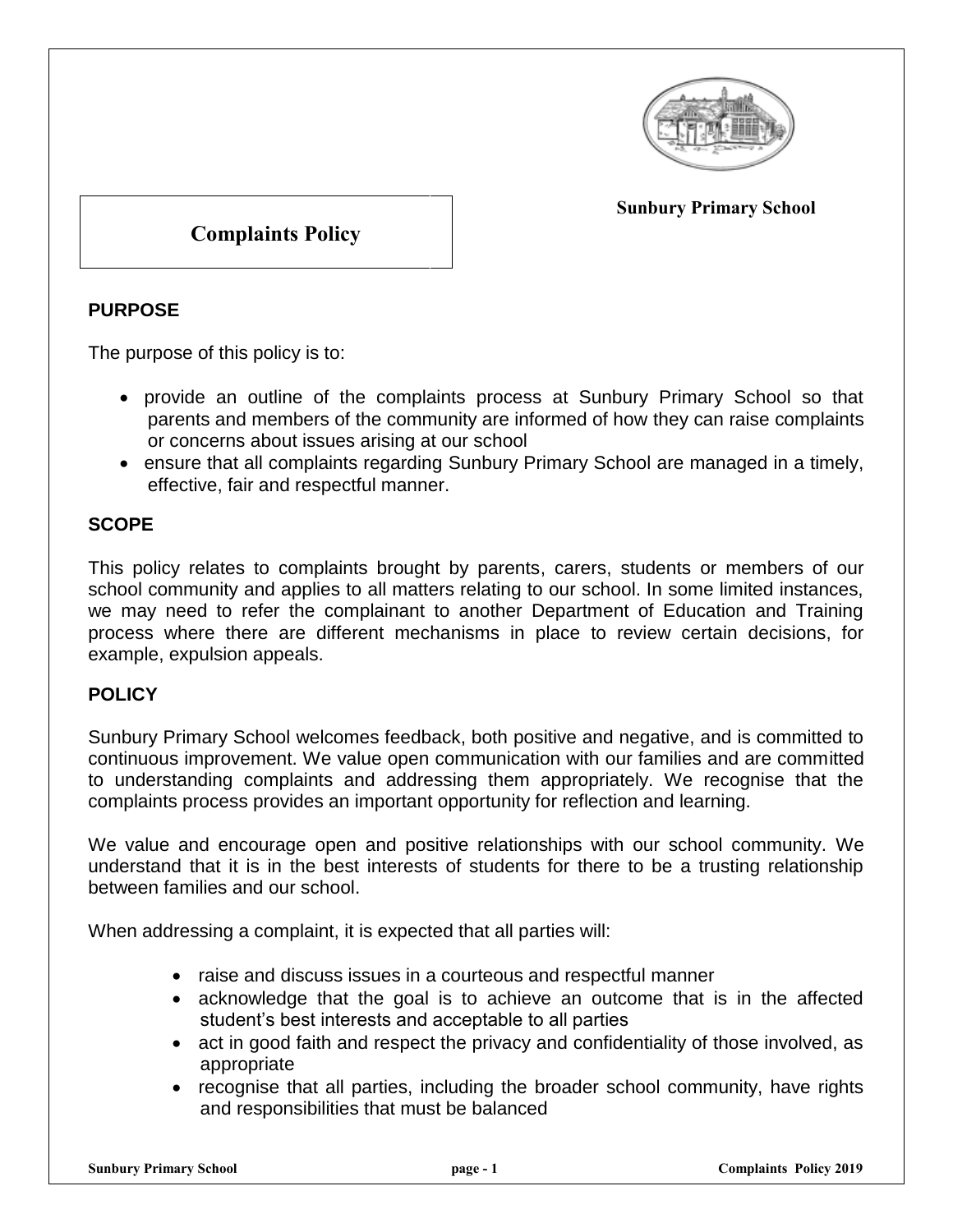• recognise that schools and the Department may be subject to legal constraints on their ability to act or disclose information in some circumstances.

#### **Preparation for raising a concern or complaint**

Sunbury Primary School encourages parents, carers or members of the community who may wish to submit a complaint to:

carefully consider the issues you would like to discuss remember you may not have all the facts relating to the issues that you want to raise think about how the matter could be resolved be informed by checking the policies and guidelines set by the Department and Sunbury Primary School (see "Further Information and Resources" section below).

#### **Complaints process**

Sunbury Primary School is always happy to discuss with parents/carers and community members any concerns that they may have. Concerns in the first instance should be directed to your child's teacher, where appropriate. Where possible, school staff will work with you to ensure that your concerns are appropriately addressed.

Where concerns cannot be resolved in this way, parents or community members may wish to make a formal complaint to the Principal or Assistant Principal.

If you would like to make a formal complaint, in most cases, depending on the nature of the complaint raised, our school will first seek to understand the issues and will then convene a resolution meeting with the aim of resolving the complaint together. The following process will apply:

- 1. **Complaint received:** Please either email, telephone or arrange a meeting through the front office, with the Assistant Principal or Principal, to outline your complaint so that we can fully understand what the issues are. We can discuss your complaint in a way that is convenient for you, whether in writing, in person or over the phone.
- 2. **Information gathering:** Depending on the issues raised in the complaint, the Principal, Assistant Principal or nominee may need to gather further information to properly understand the situation. This process may also involve speaking to others to obtain details about the situation or the concerns raised.
- 3. **Response:** Where possible, a resolution meeting will be arranged with the Assistant Principal/Principal to discuss the complaint with the objective of reaching a resolution satisfactory to all parties. If after the resolution meeting we are unable to resolve the complaint together, the complainant may record the complaint in writing, with a written response required. we will work with you to produce a written summary of the complaint in the event you would like to take further action about it. In some circumstances, the Principal may determine that a resolution meeting would not be appropriate. In this situation, a response to the complaint will be provided in writing.